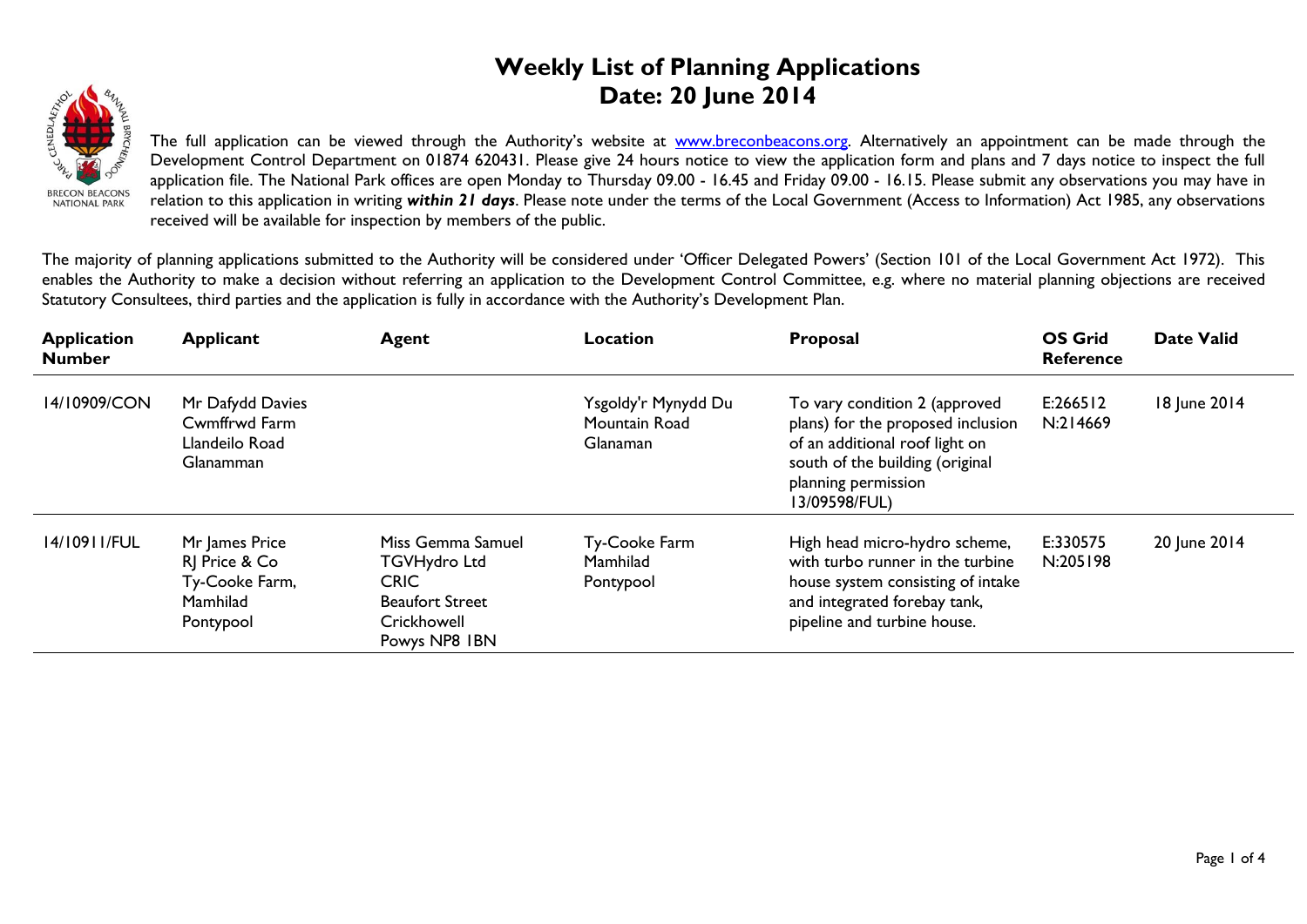| <b>Application</b><br><b>Number</b> | <b>Applicant</b>                                                                   | <b>Agent</b>                                                                                                            | <b>Location</b>                                            | Proposal                                                                                                                                                                                                                                                       | <b>OS Grid</b><br><b>Reference</b> | <b>Date Valid</b> |
|-------------------------------------|------------------------------------------------------------------------------------|-------------------------------------------------------------------------------------------------------------------------|------------------------------------------------------------|----------------------------------------------------------------------------------------------------------------------------------------------------------------------------------------------------------------------------------------------------------------|------------------------------------|-------------------|
| 14/10918/FUL                        | Mr & Mrs K Davies<br>Penishapentre Farm,<br>Llanspyddid<br><b>Brecon</b>           | Mr Geraint Jones<br><b>McCartneys</b><br>54 High Street<br>Kington<br>Herefordshire<br><b>HR5 3BJ</b>                   | Penishapentre Farm<br>Llanspyddid<br><b>Brecon</b>         | Conversion of redundant farm<br>barns to 2 no holiday let units, to<br>include formation of a new<br>access, installation of a private<br>treatment plant, reinstatement of<br>demolished wing and other<br>associated works (resubmission<br>of 09/03540/FUL) | E:301527<br>N:228401               | 19 June 2014      |
| 14/10927/ADV                        | <b>Cotswold Outdoor</b><br>Unit 11<br>Kemble Business Park<br>Crudwell             | Mr Liam Sharratt<br><b>Arctotis Limited</b><br>The Studio<br>59a Church Street<br>Malvern<br>Worcestershire<br>WR14 2AA | <b>Cotswold Outdoor</b><br>102 The Struet<br><b>Brecon</b> | Folded aluminium sign to side<br>elevation above neighbouring<br>property roof line                                                                                                                                                                            | E:304443<br>N:228754               | 20 June 2014      |
| 14/10939/FUL                        | Mr Brian Webb<br>Caledonian House<br>6 Bear Street<br>Hay-On-Wye                   | Mr Kim Murrell<br>2 Cefn Nant<br><b>Three Cocks</b><br><b>Brecon</b><br>Powys LD3 0SN                                   | Caledonian House<br>6 Bear Street<br>Hay-On-Wye            | Retrospective application for the<br>retention of an off-street parking<br>area.                                                                                                                                                                               | E:323086<br>N:242339               | 13 June 2014      |
| 14/10942/FUL                        | Mr & Mrs Wheeler<br><b>Trefry</b><br>Watton<br><b>Brecon</b>                       | Mr Andrew West<br>Heronhurst<br>33 - 35 Brecon Road<br>Abergavenny<br>Monmouthshire / Sir<br>Fynwy NP7 5UH              | <b>Trefry</b><br>Watton<br><b>Brecon</b>                   | Replace existing timber<br>conservatory with a PVC<br>Edwardian Box gutter style with<br><b>Glass Roof</b>                                                                                                                                                     | E:304969<br>N:228101               | 18 June 2014      |
| 14/10948/LBC                        | Glanusk No.1 Settlement<br>The Estate Office<br><b>Glanusk Park</b><br>Crickhowell | Mr Glyn Smith<br>Glyn Smith RIBA Architect<br>Ty Llawen<br>Pen-yr-Ale Lane<br>Llangynidr<br>Powys NP8 INE               | Workshop At Home Farm<br>Home Farm<br>Glanusk Park         | Installation of new staircase<br>together with 2 additional<br>rooflights                                                                                                                                                                                      | E:319183<br>N:219429               | 16 June 2014      |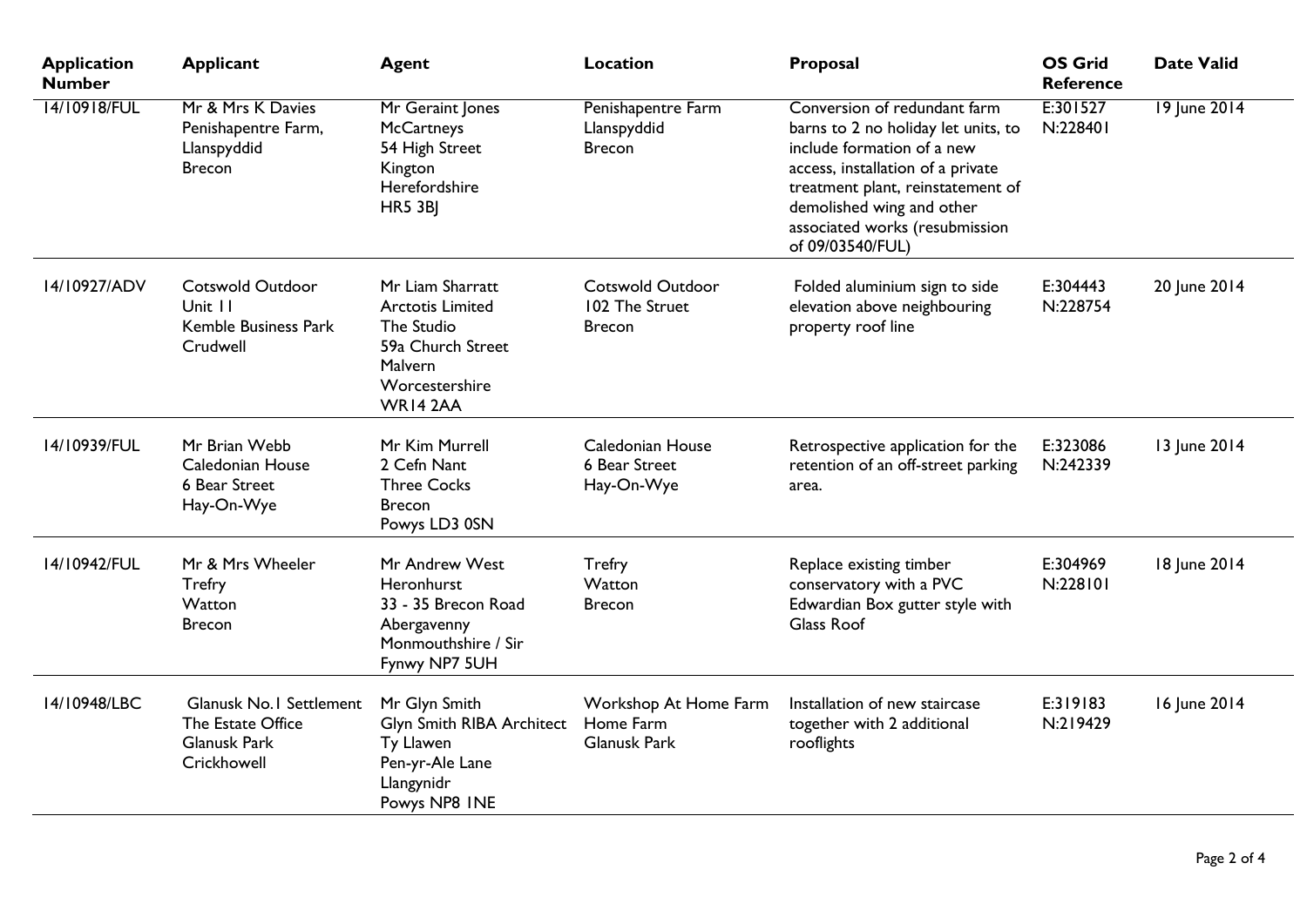| <b>Application</b><br><b>Number</b> | <b>Applicant</b>                                                                   | <b>Agent</b>                                                                                                                                                 | <b>Location</b>                               | Proposal                                                                                                                                                                                                                   | <b>OS Grid</b><br><b>Reference</b> | <b>Date Valid</b> |
|-------------------------------------|------------------------------------------------------------------------------------|--------------------------------------------------------------------------------------------------------------------------------------------------------------|-----------------------------------------------|----------------------------------------------------------------------------------------------------------------------------------------------------------------------------------------------------------------------------|------------------------------------|-------------------|
| 14/10951/FUL                        | Mr Clive Norbury<br>21 Dan y Gollen<br>Crickhowell<br>Powys                        | Mr Sam Organ<br>CO <sub>2</sub> Architects Ltd<br>Lower Galfog Llanigon<br>Hay On Wye<br>Powys HR3 5QB                                                       | 21 Dan Y Gollen<br>Crickhowell<br>Powys       | The conversion of a carport into<br>a home office/studio and the<br>extension of the dwelling with a<br>new garden room                                                                                                    | E:323616<br>N:216610               | 17 June 2014      |
| 14/10953/FUL                        | Mr Daryl Vaughan<br>124 Hunter Avenue<br>Shenfield<br><b>Essex</b>                 | Mr Glyn Smith<br>Glyn Smith RIBA Architect<br>Ty Llawen<br>Pen-yr-Ale Lane<br>Llangynidr<br>Powys NP8 INE                                                    | <b>Bridge Cottage</b><br>The Bank<br>Talgarth | Replace existing canopy with a<br>proposed porch including a lobby<br>and toilet and the creation of<br>new parking/turning area for 2<br>vehicles                                                                         | E:315584<br>N:233685               | 17 June 2014      |
| 14/10954/FUL                        | Mr John Cross<br>9 Elm Grove<br>Gilwern<br>Monmouthshire                           |                                                                                                                                                              | 9 Elm Grove<br>Gilwern<br>Monmouthshire       | Garage extension with pitched<br>roof and porch                                                                                                                                                                            | E:324864<br>N:215397               | 17 June 2014      |
| 14/10957/FUL                        | Mr Chris Bowen<br>Wern Farm<br>Cwmdu<br>Crickhowell                                | Meyrick And Powell Ltd<br><b>Timbercraft Park</b><br>Gilwern Road<br>Llangattock<br>Nr Crickhowell<br>Powys NP8 IHW                                          | Wern Farm<br>Cwmdu<br>Crickhowell             | To erect steel frame agricultural<br>building, designed to agricultural<br>specification BS5502, 22m long x<br>$21m$ wide x 4.2m to eaves x 6.4m<br>to ridge, to be used as a hay barn<br>along with seasonal lambing shed | E:318131<br>N:224647               | 18 June 2014      |
| 14/10963/LBC                        | Mr & Mrs Andrew and<br>Rachelle Stamp<br>Pen y stair Farm<br>Mamhilad<br>Pontypool | Mr Gereint Hurst<br><b>Total Planning Solutions</b><br><b>Total Planning Solutions</b><br>14 Fosterville Crescent<br>Abergavenny<br>Monmouthshire<br>NP7 5HG | Pen-y-Stair Farm<br>Mamhilad<br>Pontypool     | Demolition of log store and<br>erection of lean to greenhouse                                                                                                                                                              | E:330483<br>N:205819               | 19 June 2014      |